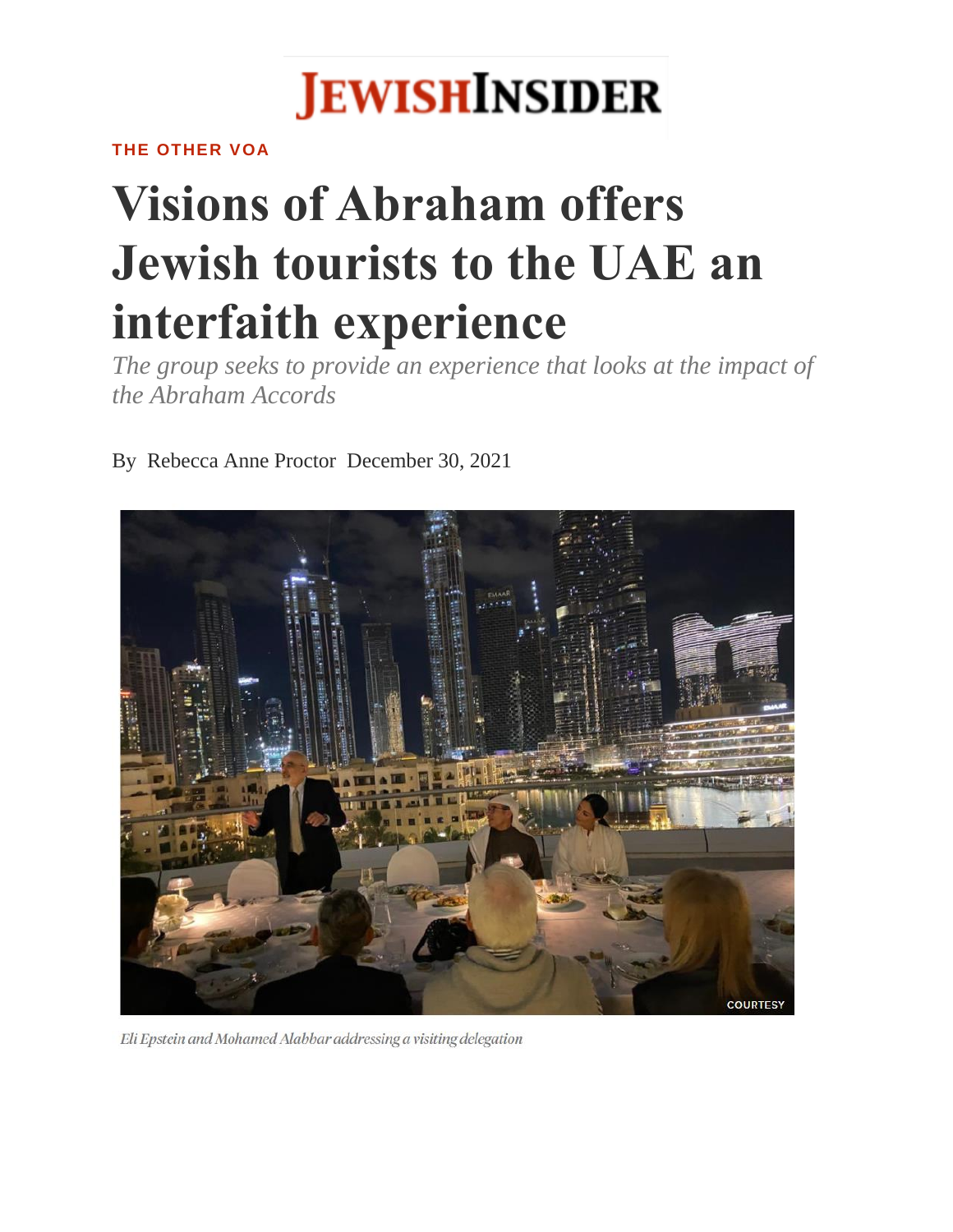Tens of thousands of Israelis and Jews from around the world have visited the United Arab Emirates following last year's historic signing of the Abraham Accords, many of them coming with a desire to learn about the intersection between the two cultures. And now, a new U.S.-based nonprofit is spearheading the effort to create and promote educational initiatives relating to interfaith programming between Muslims and Jews.

Visions of Abraham (VOA) seeks to provide an experience that looks at the impact of the landmark agreement through the creation of bespoke and immersive tours of the UAE and its Jewish community.

"Visions of Abraham encourages all levels of Jewish travel to the UAE," Eli Epstein, the organization's co-founder, told *Jewish Insider*. "We believe that experiencing the UAE allows for discovery of the people and the UAE and their values as well as the many amazing activities."

The country saw an uptick in Jewish tourists during Hanukkah, when visitors from around the world came to celebrate the holiday with the local community — with many Emirati government officials also in attendance at the festivities.

In what *New York Times* columnist Thomas Friedman [has called](https://www.nytimes.com/2021/03/02/opinion/israel-united-arab-emirates-mideast.html) possibly "one of the most significant realignments in modern Middle East history," the Accords have prompted not only business and trade — \$570 million, according to the Central Bureau of Statistics — between Israel and the United Arab Emirates, but also interreligious and cultural dialogue. For example, new [Hebrew-language schools](https://www.thenationalnews.com/uae/education/hebrew-schools-to-open-in-dubai-and-abu-dhabi-as-hundreds-sign-up-for-language-courses-1.1123680) holding classes in Dubai and Abu Dhabi include numerous Emiratis wishing to study in Israel or do business there. Visions of Abraham has already begun offering its services to Jewish organizations planning delegations to the UAE and looking for an experience in the Gulf country that is tied to the Abraham Accords.

Most recently, the UJA-Federation of New York and the American Jewish Joint Distribution Committee collaborated with VOA to offer customized tours of the UAE for their delegations. During their stay, individuals from both delegations met with notable UAE personalities from the nonprofit,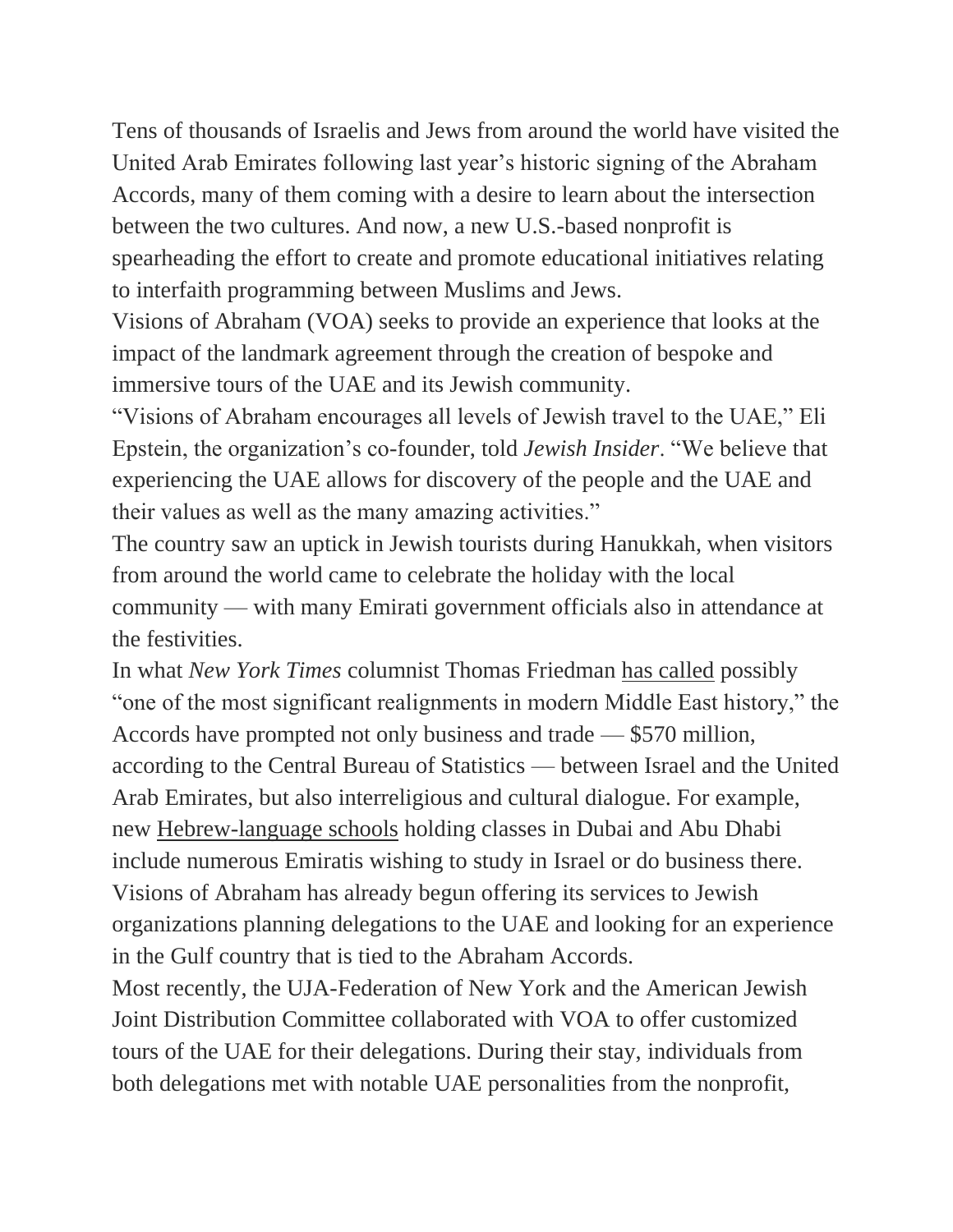business and education sectors, including Sarah Al Amiri, minister of state for science & technology; Israeli Ambassador to the UAE Amir Hayek; Ambassador [Marcy Grossman,](https://jewishinsider.com/2020/12/marcy-grossman-canada-uae/) Canada's envoy to the Gulf nation; Ali Al Nuaimi, chairman of Hedayah; Mohammed Alabbar, founder and chairman of Emaar Properties; and Tahnoon Saif, CEO of Dubai South, among others. The delegations also toured the Abrahamic Family House, the interfaith complex on Abu Dhabi's Saadiyat Island, scheduled to open in 2022.



Delegation meeting with Tahnoon Saif, CEO of Dubai South (Courtesy)

Epstein explained that VOA specializes in making "in-depth encounters with the leadership of the UAE to enhance the understanding and appreciation of the country especially in the context of the Abraham Accords."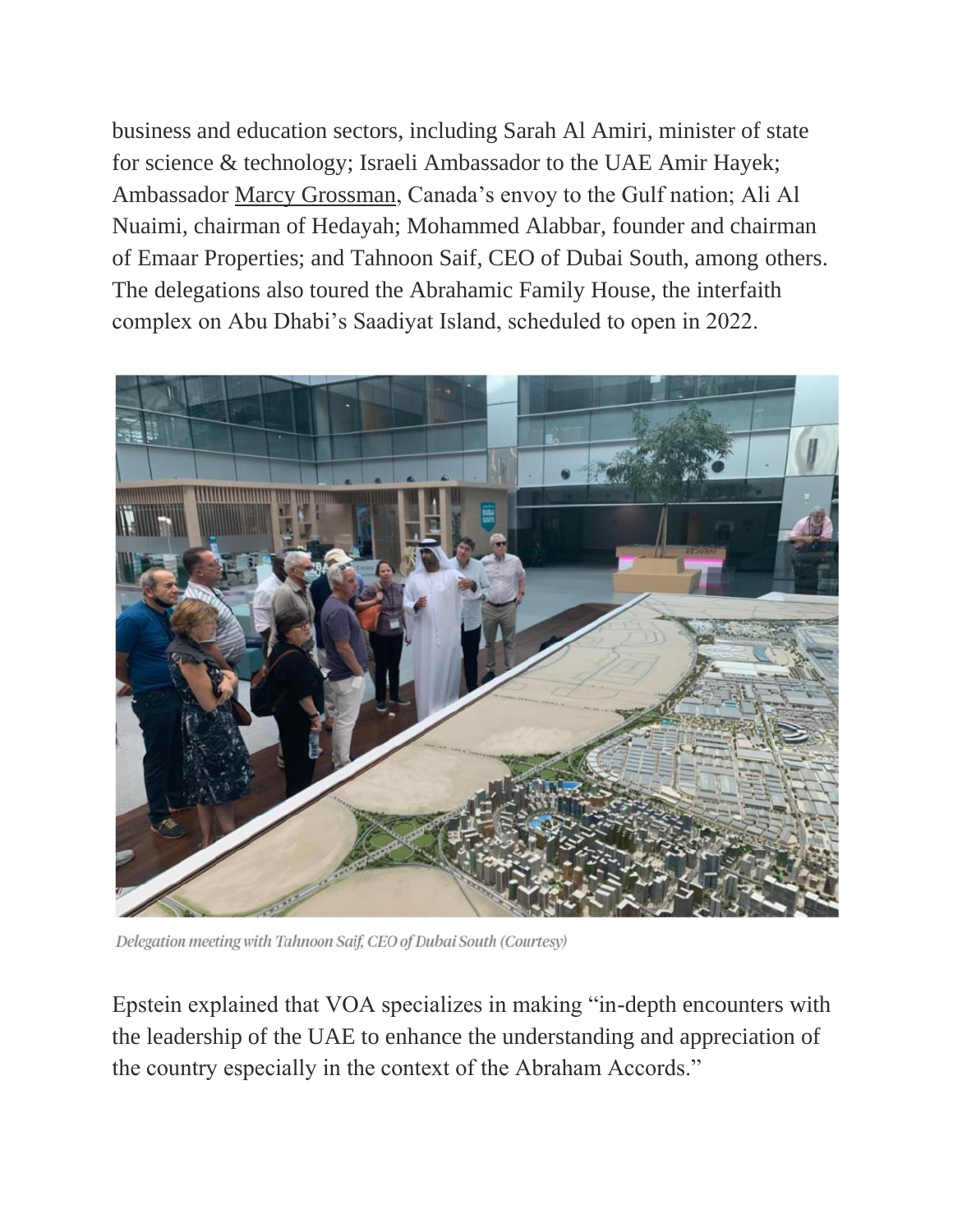"We arrange meetings depending on the group's interest, and we can arrange for them to meet UAE leaders in business, education, religion or politics, for example," he added. "We want our visitors to experience as much as possible of Emirati culture and the openness that is so apparent in their hospitality and to engage Jews from around the world and especially from Israel." VOA also donates profits to the Jewish Community of the Emirates (JCE) and vice versa — enabling both to continue to welcome visitors. "The JCE is allocating the funds it receives from Visions of Abraham for our

operational expenses, which include hosting Shabbat and holiday meals for visitors and community members alike," Alex Peterfreund, co-founder of Dubai's Jewish community, told JI. "These Shabbat meals are extraordinarily exciting as we also have our Muslim neighbors join us and together, we discuss Muslim-Jewish relations. Additionally, the funds will go toward educational programs for children."

Participants from the delegations explained how the VOA-organized experience in the UAE shattered their long-held stereotypes of the Gulf nation.

"Most on the trip were seeing the miracle called the UAE for the first time, with most preconceived notions shattered by the reality of what they experienced," Jeff Schoenfeld, a delegation member, told JI. "I have been traveling to the UAE for over 30 years, and I found myself elated by the consistency and intentionality of the pro-women, pro-equality, pro-pluralism, pro-growth narrative that guides the country today. The pace of change is exponential now, with the Abraham Accords just the latest manifestation of the leadership that the UAE is bringing to the entire Gulf region." Since the signing of the Accords, cross-cultural, multifaith initiatives have sprung up organically in the UAE, Israel and elsewhere. Some are bilateral, between the UAE and Israel, while others are trilateral, between the UAE, Israel and the U.S., while still others include the entire Gulf region.